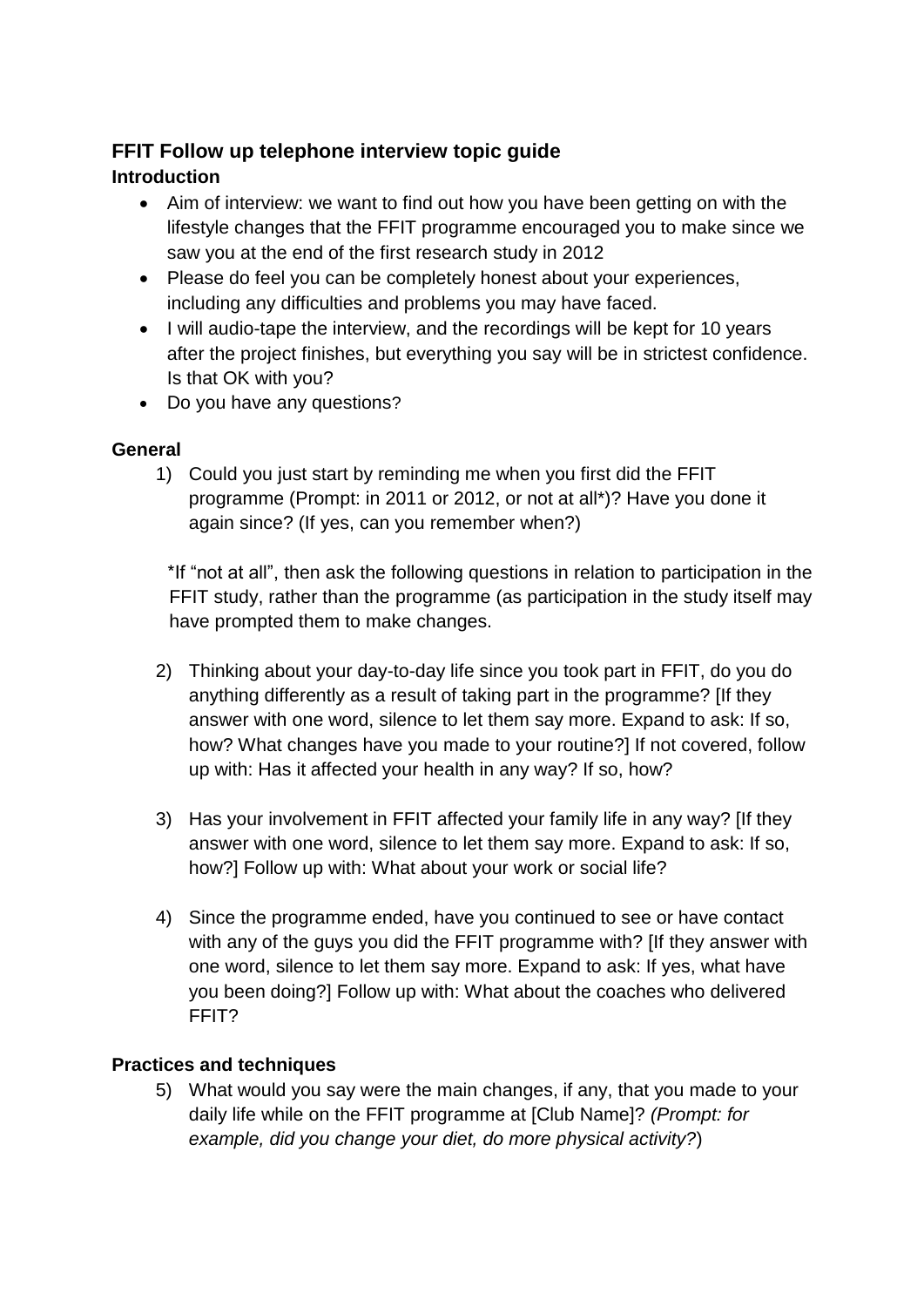- 6) To what extent would you say you have managed to keep these changes going? (*Prompt: or have you gone back to your old habits?)* Ask this question for each of the changes identified by the participant, if necessary.
- 7) What, if anything, would you say:
	- a. has helped you to keep these changes going?
	- b. has prevented you from keeping changes going?
- 8) If not covered above, then ask:
	- a. Have you tried to use the things you learnt about how to change what you eat during FFIT in the last 3 years? If so, have there been any things in particular that were helpful or unhelpful?
	- b. Have you tried to use the things you learnt about how to increase your physical activity during FFIT in the last 3 years? If so, have there been any things that were particularly helpful or unhelpful?
	- c. Have you continued to try to control your weight over the last 3 years, since you finished the FFIT programme? If so, were there any things that were particularly helpful or unhelpful?

#### **Experiences of change**

- 9) Some people have said that they thought of themselves differently after they had done FFIT – did you find that at all? In what ways? What is it that you think has influenced this?
- 10) How have the changes you have made/not made, made you feel? How has this changed over time?
- 11) What about your family? How have they responded to any of the changes you have made? How has this affected you, if at all?
- 12) What about work colleagues/friends/men who took part in FFIT with you? How have they responded? How has this affected you, if at all? [Make sure you cover all 3 groups]

#### **Experience of Follow-up Measurements**

13) How did you find coming back to [club name] to be measured again? (If man had a home visit: How did you find the arrangements we made to collect data at your home, rather than at the stadium?)

#### **Ending**

At the end of the interview, ask the men if there is anything else they would like to add.